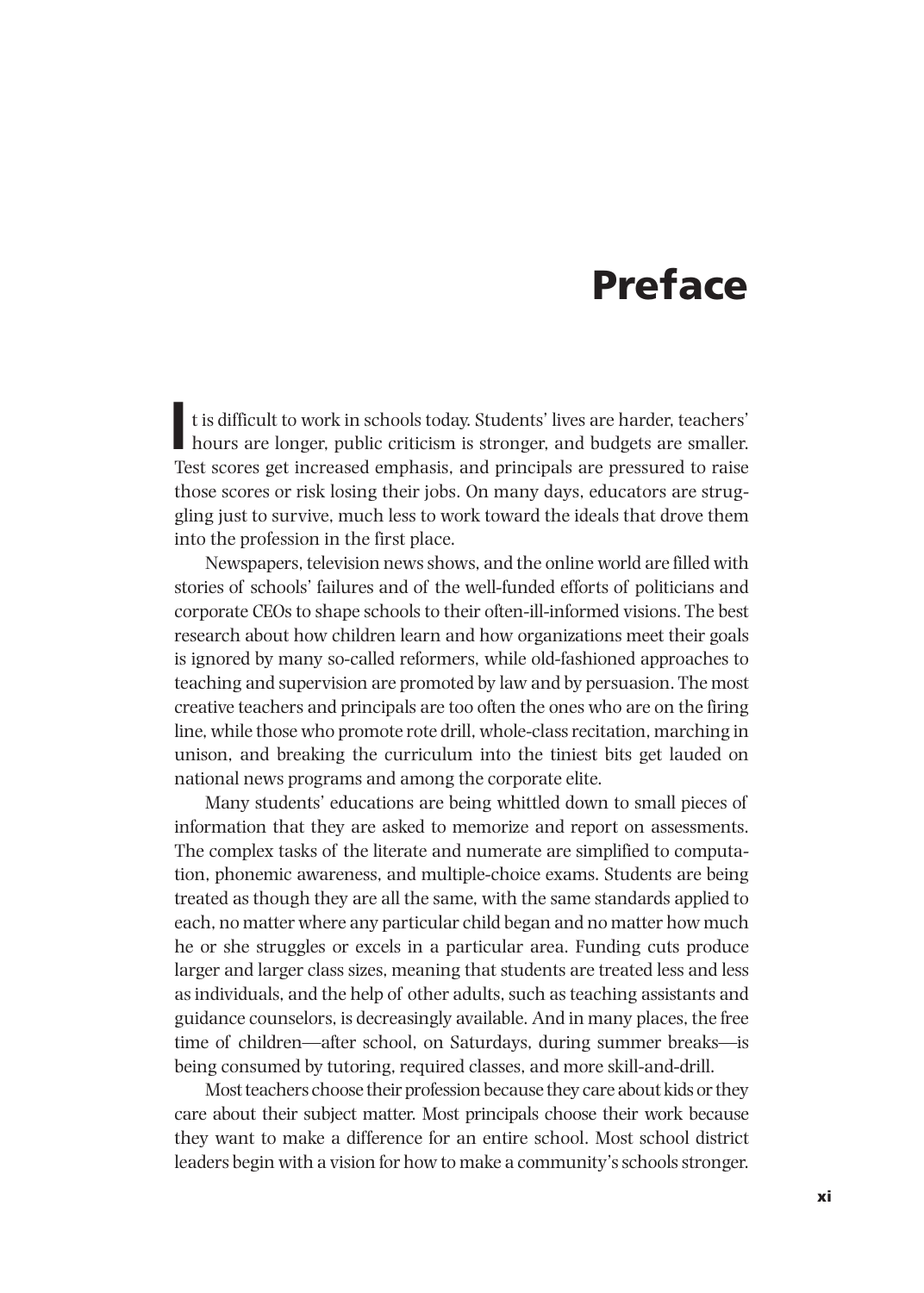And many of us, no matter what role we have as an educator, find ourselves frustrated when we pause and look at what our work is really adding up to.

I don't begin in this way because I want readers to be depressed. I am describing conditions that every reader likely understands firsthand; the descriptions in the previous paragraphs probably feel all too familiar to most of you. I share them first to connect with you, the reader. I want you to know that I understand how hard it is to work in schools these days. Second, I share them because I want what I write about in this book to be in the context of the struggles we educators face. You see, in the following chapters, I am going to tell you how to make your work life more meaningful and more effective, and I don't want you to think I am being glib or that I am ignoring reality. As a lifelong educator, I understand the struggles in schools today, and when I offer you a way into a more meaningful professional life, I want you to know that I do so with full respect for how hard it is to work in schools and with a clear perspective on what educators control and don't control in their work lives.

So what do I have to offer in the face of the struggles we educators face today?

- I offer a way to shape your work more meaningfully.
- I offer an approach to teaching that emphasizes the reason students are there.
- I offer principals a way to focus on what matters.
- I offer a perspective on testing that will make all educators feel saner.
- I offer work that will give teachers, principals, and district leaders the ability to stand proud in the face of public criticism.

#### CENTRAL PURPOSE OF THIS BOOK

This book is about a return to *learning.* Today, too many educators have strayed from the reasons they entered the profession in the first place, and as a result, they feel exhausted, discouraged, and burned-out. When they again focus on learning, teachers and principals will do more of what matters and less of what doesn't.

I have written this book, then, to help educators attend to learning. I hope the stories in this book will inspire the discouraged, the practical strategies will prompt action in the unsure, and the detailed information will refocus the distracted.

The word to describe this renewed attention to learning is *Learnership,* a combination of the words *learning* and *leadership.* Learnership is about just that—leading for learning, whether that learning takes place in a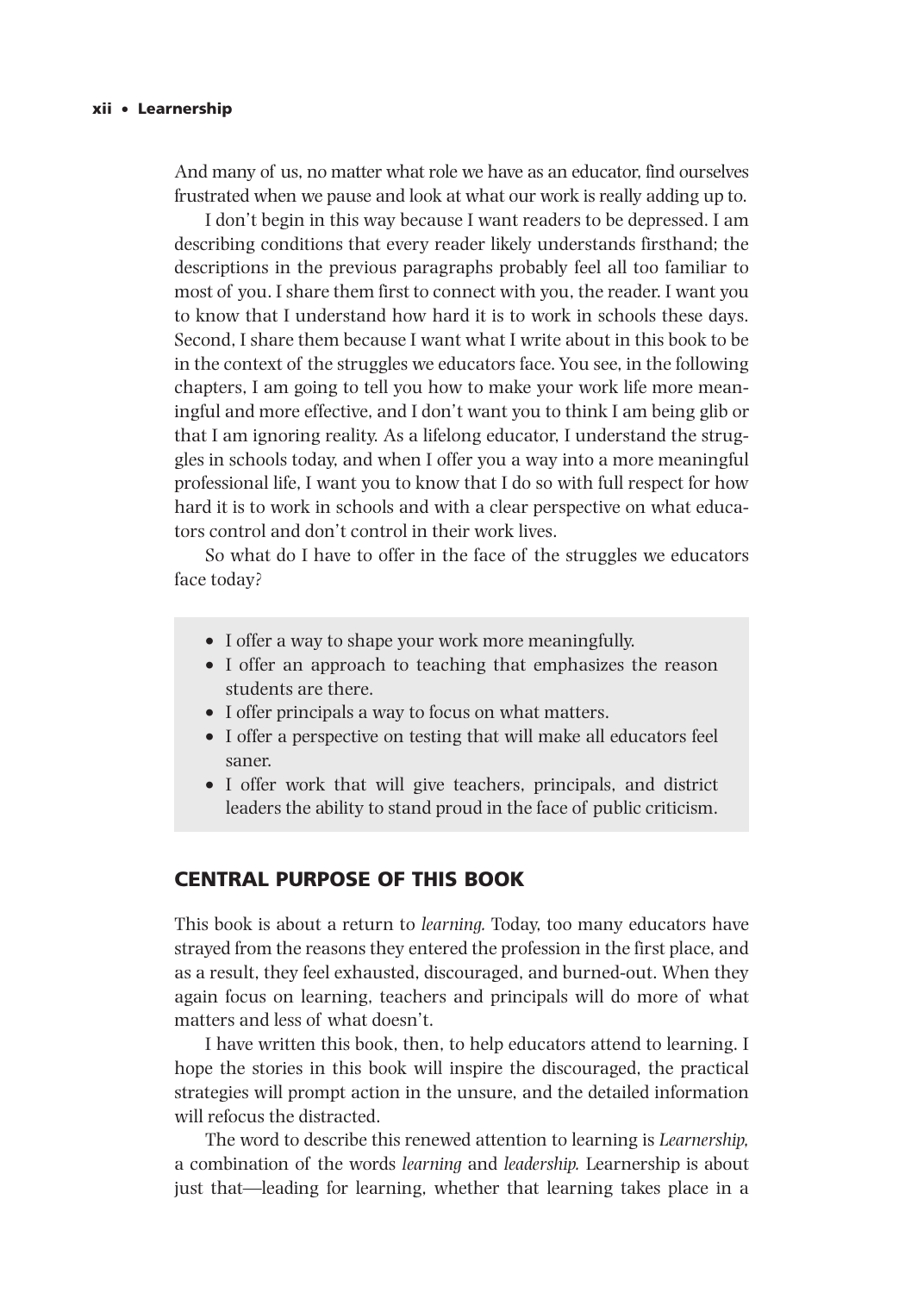classroom or in an entire school. Of course, leadership for learning is needed in school districts, universities, foundations, and legislatures, and learnership, as a concept, applies in those settings as well. However, I choose to focus my attention in this book on PK–12 teachers and principals because the need is strongest for learnership in their roles.

## OVERVIEW OF CHAPTERS

In the chapters ahead, I will teach you how to engage in learnership, how to help others do the same, and how to foster a school that supports learnership. Specifically, in Chapter 1: Introduction to Learnership, I give you an overview of learnership and why it matters. Chapter 2: Look for Learning provides skills to immediately shift your work as an educator by attending to what students and teachers are indeed learning in your school. Chapter 3: Understand Learning focuses on key concepts about learning that enhance the practices of learnership, particularly learning as systemic and as a shift in identity. Chapter 4: Inquire Into Learning provides insights about how student learning is gauged and about the problem-solving cycle that enhances teacher learning. Chapter 5: Put Test Scores in Perspective, offers ways to use test scores to inquire more deeply into learning and roles for principals in helping teachers inquire into what test scores do and don't mean. Chapter 6: Influence Learning describes how disequilibrium leads to learning and gives tactics for taking advantage of this phenomenon. And Chapter 7: Support Learning provides strategies for coaches, participants in professional learning teams (PLTs), and administrators to use in supporting teacher learning. The book closes with Frequently Asked Questions and a Conclusion.

#### SPECIAL FEATURES

As the pressure on educators increases and teachers and administrators become more exhausted, we have no time to spare. Therefore, I have written this book to prompt immediate shifts in what you think, do, and believe. Each chapter title begins with a verb because I want readers to learn steps that they can take immediately, from the very first chapter. Beyond action, though, I want to help you understand why particular actions make sense. Therefore, I'll support suggested actions with examples and bits of theory and research. For those who want to read more about any particular idea, I have provided a Narrative Bibliography at the back of the book. In this way, each chapter is highly approachable and quick to read, without many citations to disrupt the text, yet the Bibliography discusses further resources for those who want to learn more.

Throughout, I'll provide stories to serve as examples and to promote quicker learning on the part of the reader. These stories are based in the